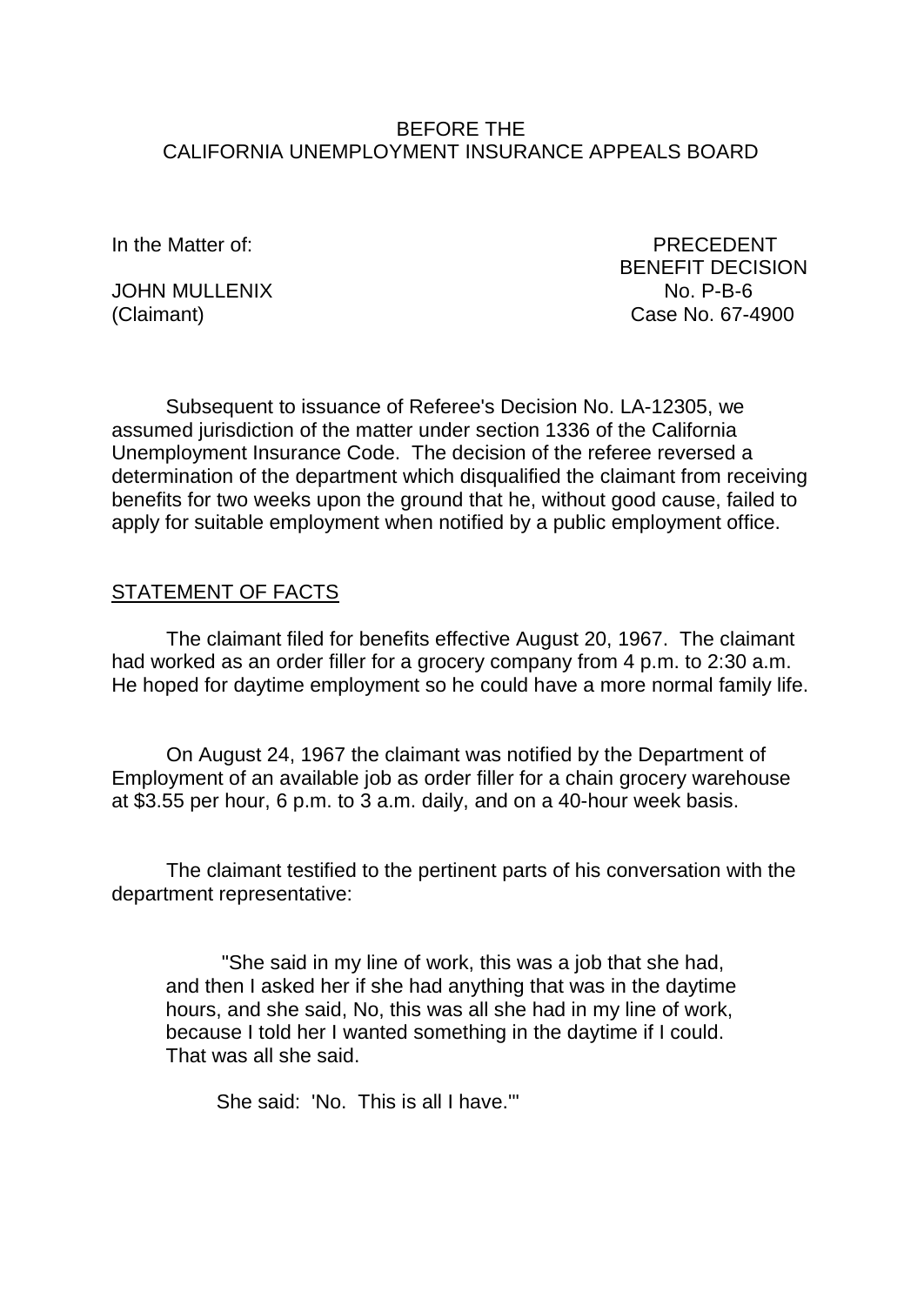The referee asked the claimant if the potential job was in the claimant's line of work.

P-B-6

"Apparently, yes, according to what she said. She said it was order filler ... and that is what I was doing . . . .

The claimant was asked if he was informed that he would be disqualified if he failed to apply for the job.

"No, I wasn't. That is why I am here. There was nothing said to that effect at all. If I had known I was going to be disqualified, I would sure have gone."

On further examination by the department representative, the claimant testified:

". . .it has been so long ago it is hard to remember. I asked her if that was all--let me see--if that was--or if that was all she had, and she said, Yes, that was the only one in my line of work. Then I think I asked her to the effect if I had to take it or something. I don't remember now because it has been so long ago, but that was about all that was said."

The claimant concluded his testimony regarding the job possibility by stating that the department representative did not ask "Do you want it?", nor did he say he did not want the job - "I just said I preferred something in the daytime."

## REASONS FOR DECISION

Section 1257(b) of the Unemployment Insurance Code provides that an individual is disqualified for benefits if he, without good cause, refused to accept suitable employment when offered to him, or failed to apply for suitable employment when notified by a public employment office.

Section 1258 of the code defines suitable employment as work in the individual's usual occupation or work for which he is reasonably fitted.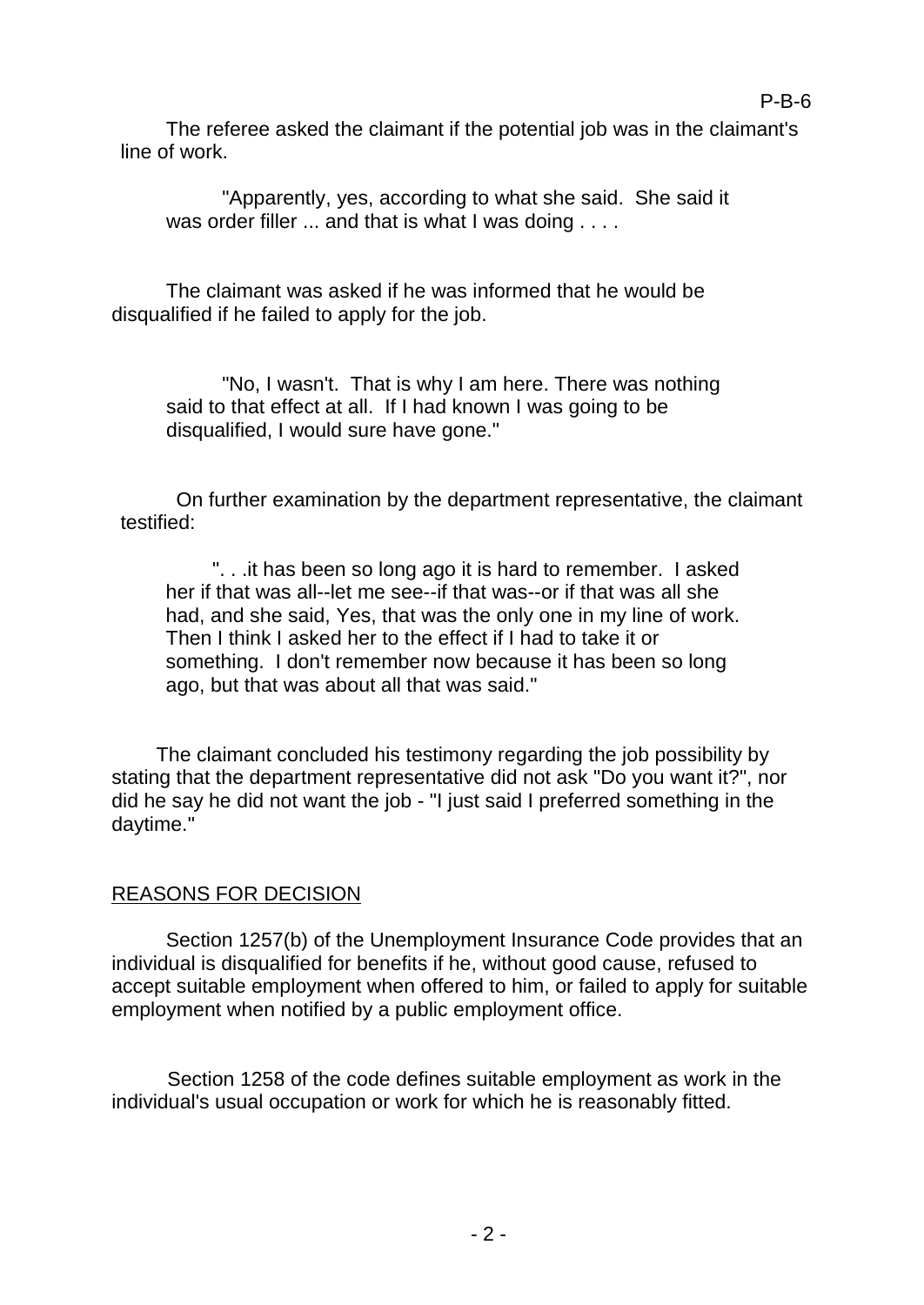The work in question herein was in the claimant's usual occupation. There is no question but that it was suitable work under section 1258 of the code.

The instant case involves that portion of section 1257(b) which deals with the individual who, without good cause, fails to apply for suitable employment when notified by a public employment office.

In Benefit Decision No. 6427, we considered whether the claimant had failed to apply for suitable employment when notified by a public employment office. The claimant in that case was a university graduate who had been unemployed for some weeks. He was asked by a department representative if he was interested in work as a shipping clerk and he replied he was not -- he would like something with a future. The interviewer did not disclose any details of the job to the claimant because of his disinterest. The claimant was not informed that such work was suitable for him in view of the length of his unemployment and the difficulty of placing him in office work. The claimant testified that he had no idea that a job was being offered to him; that had it been he would not have refused a referral, and that he intended only to indicate a preference consistent with his educational background.

The question for us in Benefit Decision No. 6427 was whether the claimant was given a referral to suitable work by the department. We concluded that he had not been given such referral. In our opinion we stated:

"The claimant herein was not given any details with respect to the job in question, was not asked if he was interested in the job, but was only asked if he was interested in work as a shipping clerk. He was given no opportunity to reject a referral to the particular job. We believe the claimant should not have been foreclosed from the opportunity to accept or reject a referral to a specific job opening merely because he indicated a disinterest in a type of work. We conclude that a referral to suitable work was not extended to the claimant. . . ."

The issues in the instant case are:

1. Was the claimant aware that he was being given a referral to suitable work by the department representative?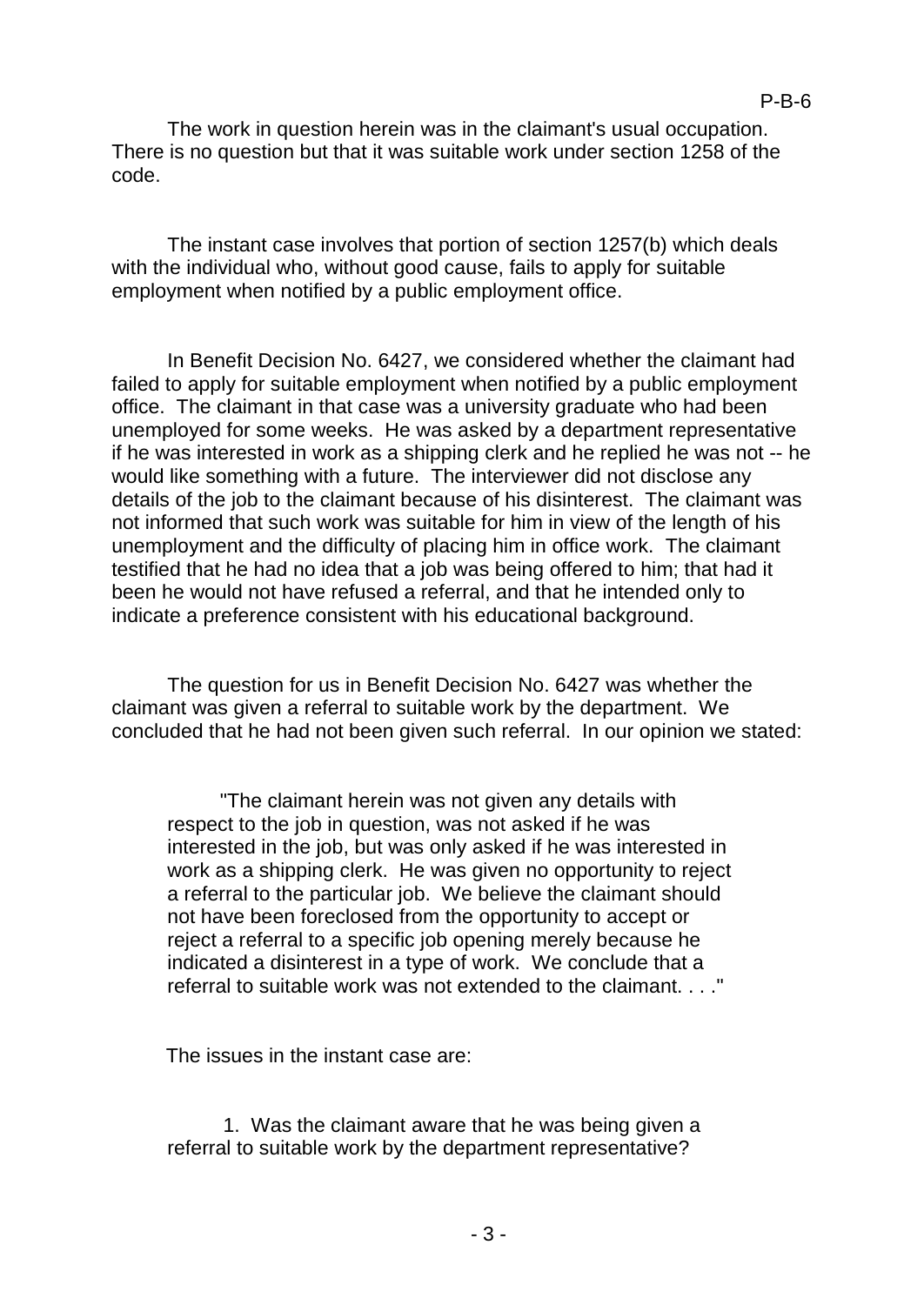2. Was there an obligation on the department representative to inform the claimant clearly that he was being given a referral to suitable work?

The evidence shows that the potential job was described adequately, and it is clear that the claimant recognized the job description as one which fell within his capabilities. The record is virtually silent, however, on the import of this recognition.

The claimant said he asked the department representative if there was anything in the daytime, as that was his preference, and the department interviewer replied merely that this was all she had in the claimant's line of work. Less affirmatively in the record was the claimant's testimony that he thought he asked if he had to take the referral, but even this was qualified: "I don't remember now because it has been so long ago."

The testimony shows only that the department representative outlined a job possibility to the claimant. He did not refuse but stated his wish for daytime work and was told there was none. The interview seemingly ended on this note or soon thereafter without further significant exchange. There is no indication that the department representative said "Will you apply for this job?" or that she regarded the claimant's inaction as a refusal. The testimony is neutral in character and non-persuasive for other than a neutral conclusion.

We conclude that the evidence in the case does not establish that the claimant realized he had refused a referral to a suitable job under the provisions of section 1257(b) of the code. The record shows he had indicated merely a preference for daytime work.

Did the department representative then have the responsibility to insure that the claimant was informed that he was, in fact, being given a referral to suitable work? We believe she did.

There is no statutory obligation that the department go beyond the steps taken in this case. However, in a situation of this type, it is the department representative who has the superior knowledge. The department representative could have eliminated all misunderstanding by asking the claimant directly if he refused the referral outlined or would apply for the employment described. She did not do so.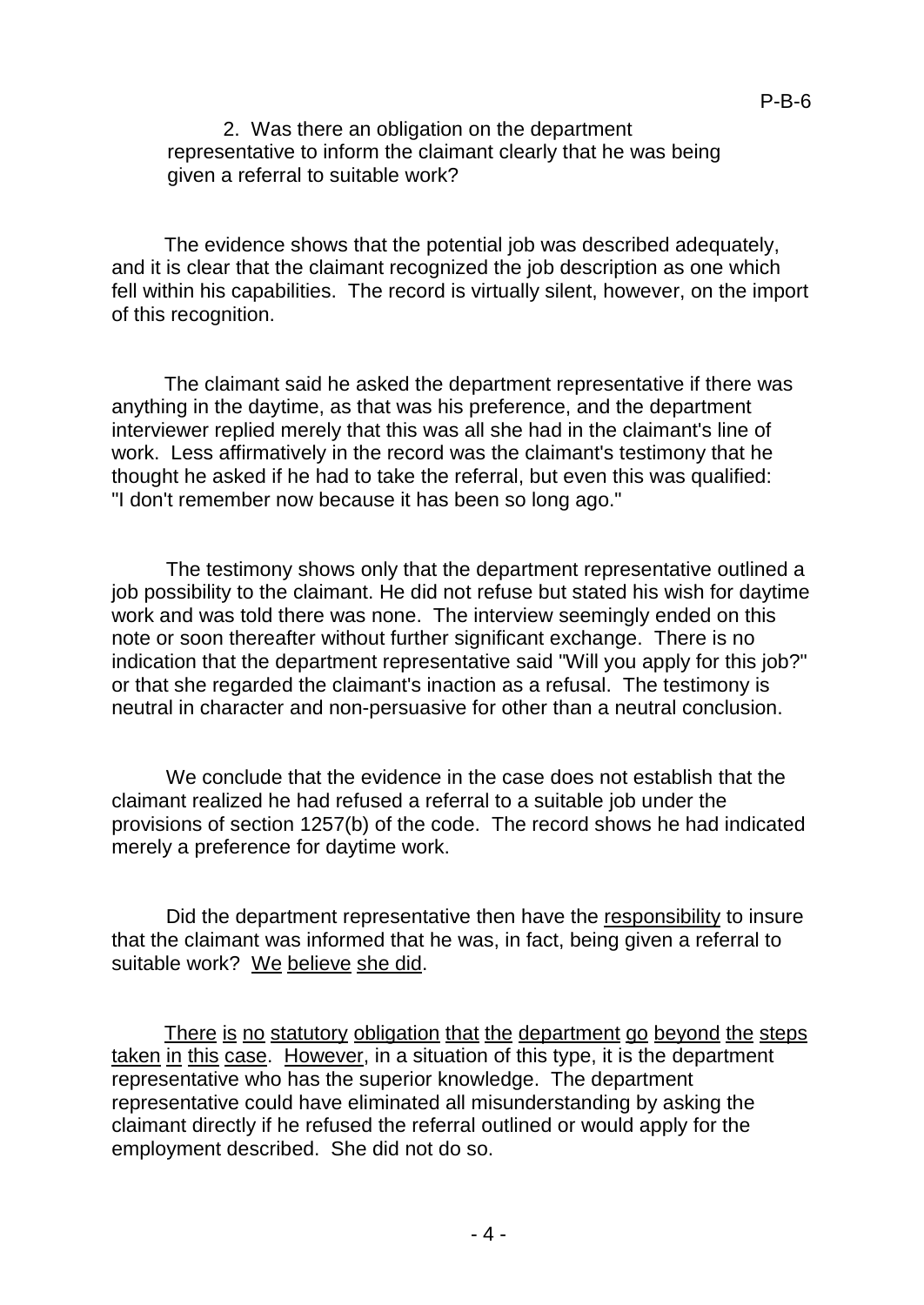The claimant was a layman, and, while under a statutory obligation to seek employment in good faith if he was to remain eligible for unemployment insurance benefits, cannot be penalized simply because he asked if daytime work was available.

We have been reluctant to impose sanctions upon a claimant when it is clear that he was uninformed of his status, or, because of honest mistake of fact, acted through misunderstanding.

In Benefit Decision No. 6427, discussed above, the claimant had insufficient information given him to be bound by his statement that he would prefer work other than that of shipping clerk.

Similarly, here, the claimant was without sufficient knowledge to realize that the circumstances amounted to a refusal of a referral, and such lack of knowledge was because of the department's failure to so advise him.

We conclude, therefore, that the department's representative had the responsibility to fully and clearly inform the claimant that he may have refused a referral to suitable work and that a determination would be made by the department. The claimant had the right to be informed sufficiently so that he might make an intelligent choice -- to accept the referral or refuse it.

A statutory function of the department is to attempt to return claimants to productive activity as promptly as possible, thus taking them off the unemployment insurance rolls. The claimant's statement that he would have accepted a referral had he known he would be disqualified surely points the way for the department. It must present the claimant with a clear choice, and a simple question forcing him to make it would suffice. In this case, had the claimant accepted the referral, he may have been employed. Had he not, this case in its present form and with the problems it poses for both this board and the department would not have come before us.

Therefore, it is our opinion that the department representative had a responsibility to require the claimant to take a clear-cut position of accepting or refusing the referral. We believe, too, that she had the responsibility of advising the claimant that he risked disqualification if it were determined he had refused referral to suitable employment. In this connection, we feel the warning contained in the Handbook for Claimants is not sufficient. When a claimant expresses a simple preference, we think he would be justified in